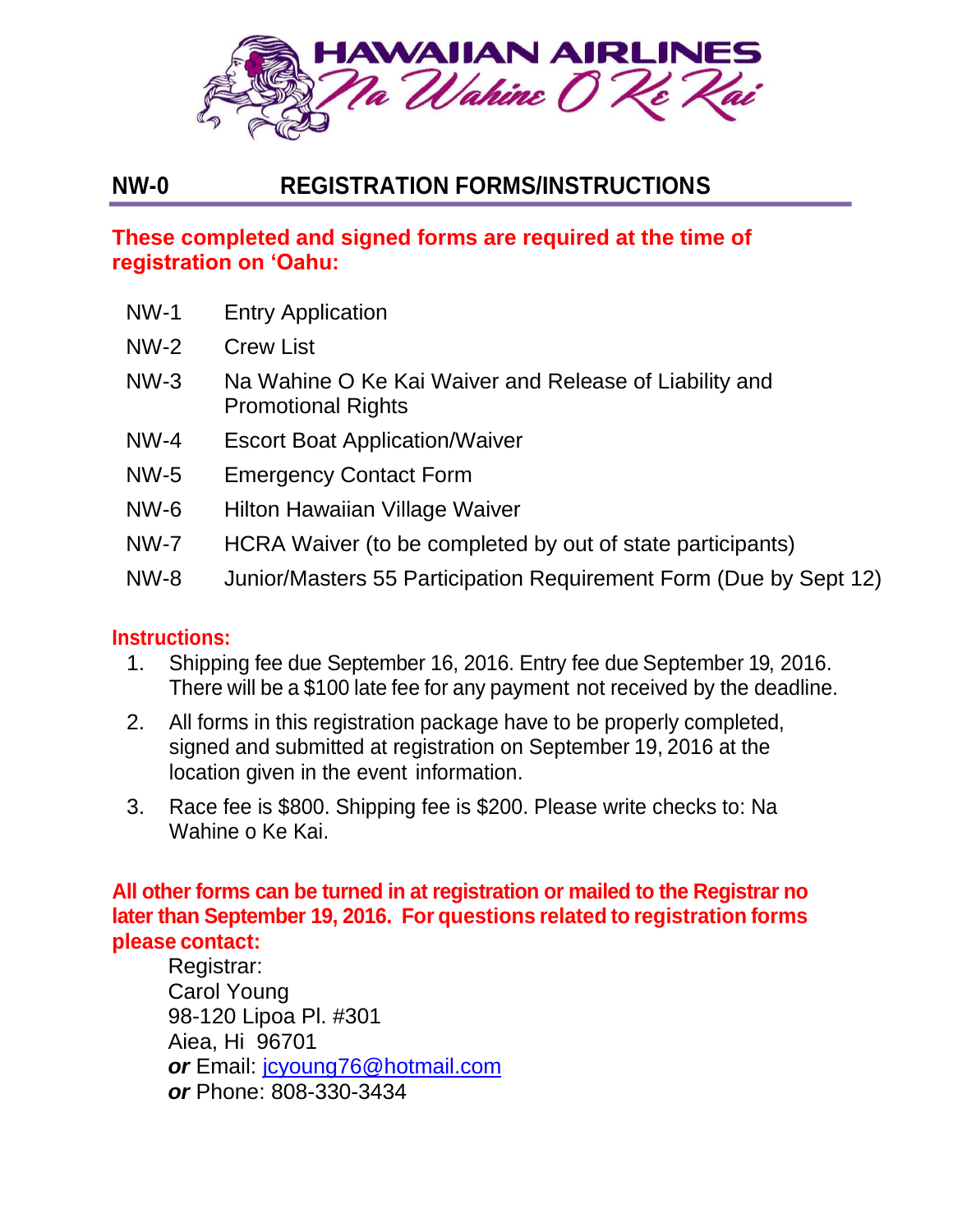

### **2016 ENTRY APPLICATION NW1**

| <b>Address</b><br><u> 1989 - Johann Harry Harry Harry Harry Harry Harry Harry Harry Harry Harry Harry Harry Harry Harry Harry Harry H</u> |  |
|-------------------------------------------------------------------------------------------------------------------------------------------|--|
|                                                                                                                                           |  |
|                                                                                                                                           |  |

#### **CHECK APPROPRIATE DIVISION**

| 16-18         | )PEN          | 40            | 50            | $55+$         |
|---------------|---------------|---------------|---------------|---------------|
| (12 Paddlers) | (10 Paddlers) | (10 Paddlers) | (12 Paddlers) | (12 Paddlers) |
|               |               |               |               |               |

| <b>CANOE INFORMATION</b> |  |                                                   |
|--------------------------|--|---------------------------------------------------|
|                          |  |                                                   |
|                          |  |                                                   |
|                          |  |                                                   |
|                          |  |                                                   |
|                          |  | State: ________________ Zip Code: _______________ |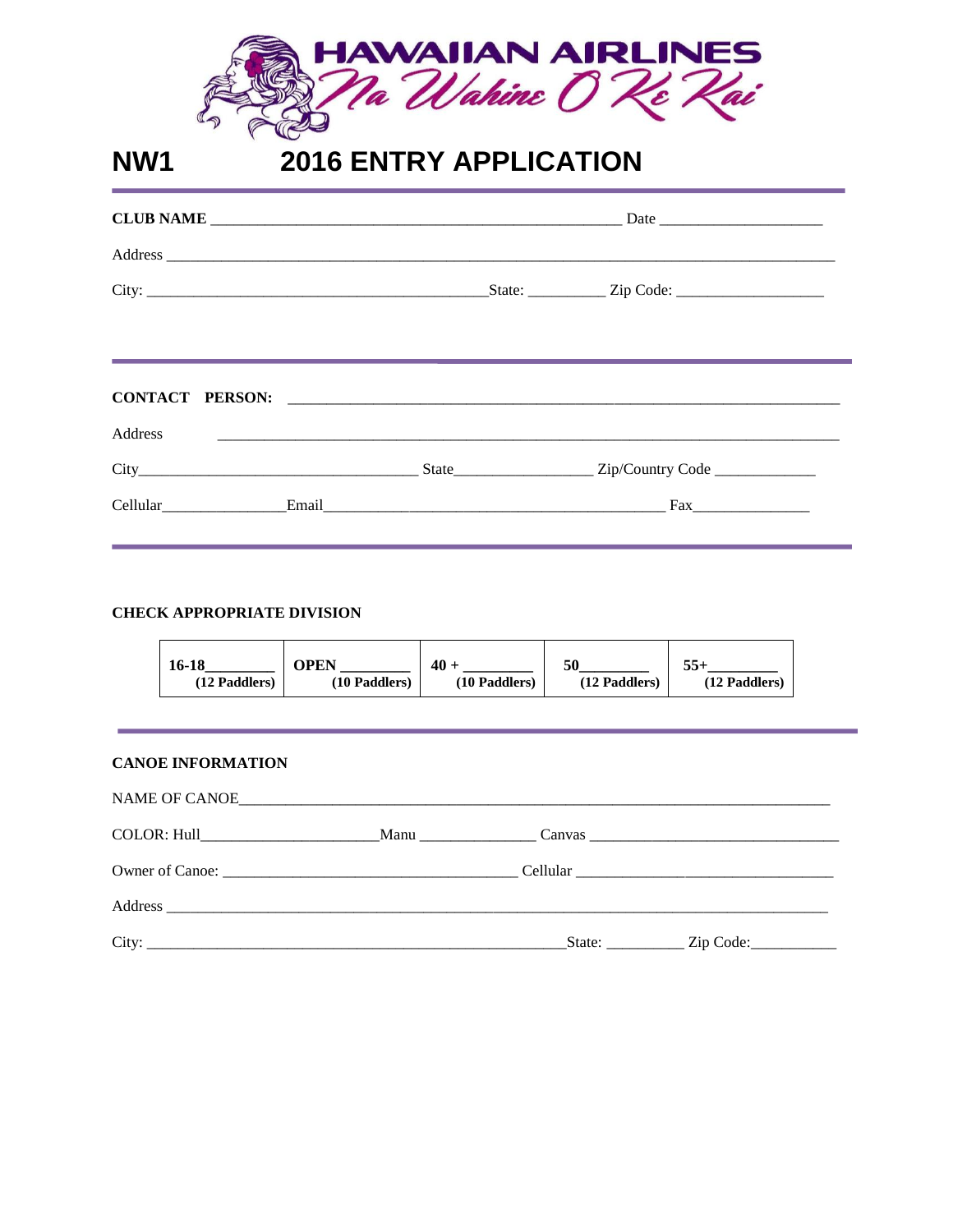

# **NW-2 CREW LIST 2016** Canoe #

| <b>CLASSIFICATION:</b>                  | Juniors (16-18) OPEN Masters 40+                                                                                      |                                                                          |                         |                                        |                                                                                                                                                                                                                                      |                                          |                                      |
|-----------------------------------------|-----------------------------------------------------------------------------------------------------------------------|--------------------------------------------------------------------------|-------------------------|----------------------------------------|--------------------------------------------------------------------------------------------------------------------------------------------------------------------------------------------------------------------------------------|------------------------------------------|--------------------------------------|
|                                         | Masters 50+ ________ Masters 55+                                                                                      |                                                                          |                         |                                        |                                                                                                                                                                                                                                      |                                          |                                      |
| <b>PADDLER NAMES:</b><br>(Please print) |                                                                                                                       | <b>Na</b><br><b>Wahine</b><br>Waiver<br><u> 1989 - Johann Barnett, f</u> | Hilton<br><b>Waiver</b> | ID<br><u> The Common School (1999)</u> | Emer-<br>gency<br>Conta-<br>ct                                                                                                                                                                                                       | Out of<br>state<br><b>HCRA</b><br>Waiver | <b>Junior</b><br><b>Parent</b><br>ID |
| $\mathbf{1}$                            |                                                                                                                       | $\overline{\phantom{a}}$                                                 |                         |                                        |                                                                                                                                                                                                                                      |                                          |                                      |
| $\boldsymbol{2}$                        |                                                                                                                       | <u> The Communication of the Communication</u>                           |                         |                                        |                                                                                                                                                                                                                                      |                                          |                                      |
| 3                                       | <u> 1989 - Johann Barbara, martin amerikan basar dan basa dan basa dan basa dalam basa dalam basa dalam basa dala</u> | $\overline{\phantom{a}}$ . The contract of $\overline{\phantom{a}}$      |                         |                                        |                                                                                                                                                                                                                                      |                                          |                                      |
| $\overline{\mathbf{4}}$                 | <u> 1989 - Johann Stein, mars an deus an deus Amerikaanse komme en de Fryske komme</u>                                |                                                                          |                         |                                        |                                                                                                                                                                                                                                      |                                          |                                      |
| 5                                       | <u> 1989 - Johann Barbara, martin amerikan basar dan basa dan basa dan basa dalam basa dalam basa dalam basa dala</u> |                                                                          |                         |                                        | <u> 1980 - Jan James James, marian amerikan perang pada 2000 ang pagkalang panganggapang panganggapang panganggapang panganggapang panganggapang panggapang panggapang panggapang panggapang panggapang panggapang panggapang pa</u> |                                          |                                      |
| 6                                       |                                                                                                                       | <u>and the state of the state</u>                                        |                         |                                        |                                                                                                                                                                                                                                      |                                          |                                      |
| 7                                       | <u> 1989 - Andrea Andrew Maria (b. 1989)</u>                                                                          | <u> 1999 - John Barnett, francouzski politik († 1958)</u>                |                         |                                        |                                                                                                                                                                                                                                      |                                          |                                      |
| 8                                       | the control of the control of the control of the control of the control of the control of                             | $\overline{\phantom{a}}$                                                 |                         |                                        |                                                                                                                                                                                                                                      |                                          |                                      |
| 9                                       |                                                                                                                       |                                                                          |                         |                                        |                                                                                                                                                                                                                                      |                                          |                                      |
| 10                                      | <u> 1989 - Andrea Marie (h. 1989).</u> Maria eta Andrea Andrea (h. 1989).                                             |                                                                          |                         |                                        |                                                                                                                                                                                                                                      |                                          |                                      |
| 11                                      | <u> 1980 - Johann Barbara, martin amerikan personal (</u>                                                             |                                                                          |                         |                                        |                                                                                                                                                                                                                                      | <u> 1989 - Andrea Maria Baratta, pre</u> |                                      |
| 12                                      | <u> 1989 - Andrea San Andrea Andrea Andrea Andrea Andrea Andrea Andrea Andrea Andrea Andrea Andrea Andrea Andrea </u> |                                                                          |                         |                                        |                                                                                                                                                                                                                                      |                                          |                                      |
|                                         |                                                                                                                       |                                                                          |                         |                                        |                                                                                                                                                                                                                                      |                                          |                                      |
|                                         |                                                                                                                       |                                                                          |                         |                                        |                                                                                                                                                                                                                                      |                                          |                                      |
|                                         |                                                                                                                       |                                                                          |                         |                                        |                                                                                                                                                                                                                                      |                                          |                                      |
|                                         |                                                                                                                       |                                                                          |                         |                                        |                                                                                                                                                                                                                                      |                                          |                                      |
| (official use only)                     |                                                                                                                       |                                                                          |                         |                                        |                                                                                                                                                                                                                                      |                                          |                                      |

Changes to this form may be made at registration on Molokai by Noon, September 24, 2016.

■ HCRA cards are acceptable for ID's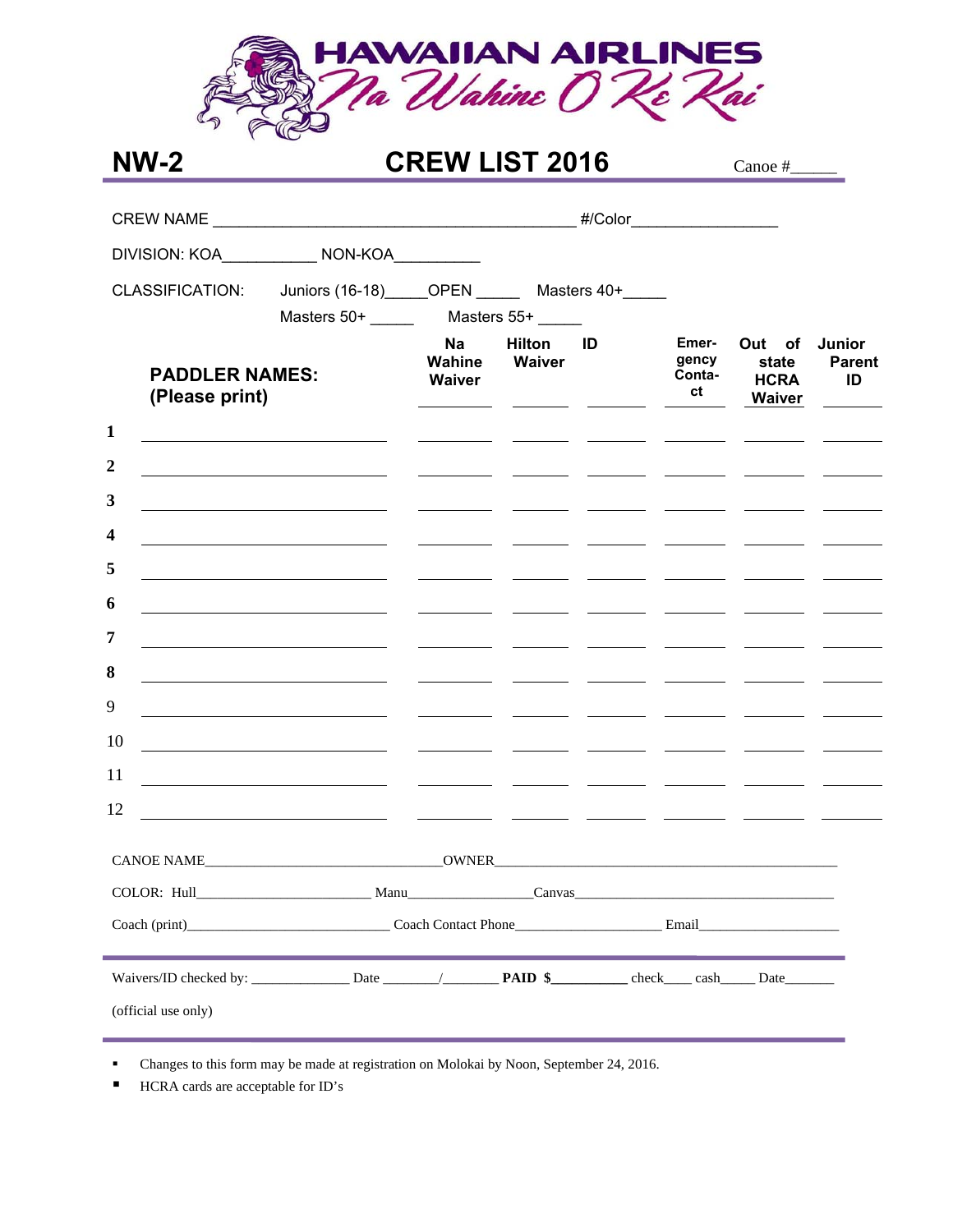

### **NW-3 NA WAHINE O KE KAI WAIVER AND RELEASE OF**

### **LIABILITY AND PROMOTIONAL RIGHTS**

#### **A) ADULT WAIVER AND RELEASE OF LIABILITY**

In consideration of being allowed to participate in any way in Hawaiian Canoe Racing Association, Na Wahine o Ke Kai, and its member organizations athletics/sports programs, and related events and activities, the undersigned:

- 1. Agree that prior to participating, they each will inspect the facilities and equipment to be used and if they believe anything is unsafe, they will immediately advise their coach or supervisor of such condition(s) and refuse to participate.
- 2. Acknowledge and fully understand that each participant will be engaging in activities that involve risk of serious injury, including permanent disability and death, and severe social and economic losses which might result not only from their own actions, inactions or negligence, but the actions, inactions or negligence of others, the rules of play, or the condition of the premises or of any equipment used. Further, that there may be other risks not known to us or not reasonably foreseeable at this time.
- 3. Assume all the foregoing risks and accept personal responsibility for the damages following such injury, permanent disability or death.
- 4. I have disclosed to my coach that I have no medical condition, ailment of disability (physical/mental), which would affect my ability to paddle competitively, be water safe, and survive any risks or hazards arising out of the competition.
- 5. Release, waive, discharge and covenant not to sue Hawaiian canoe Racing Association, Na Wahine o Ke Kai, it's member associations, it's affiliated clubs, their respective administrations, directors, agents, coaches and other volunteers or employees of the organization, other participants, sponsoring agencies, sponsors, advertisers and it's applicable, owners, and lessors of premises used to conduct the event, all of which are hereinafter referred to as "releasees", from demands, losses or damages on account of injury, including death or damage to property, caused or alleged to be caused in whole or part by the negligence of the releasee or otherwise.

### **B) PROMOTIONAL RIGHTS WAIVER**

The undersigned grants Na Wahine O Ke Kai and its representatives permission to telecast, show and/or print and publish any and all pictures taken of me or the crew collectively in conjunction with the Na Wahine O Ke Kai Race, the undersigned releases Na Wahine O Ke Kai and its representatives all rights to publication and/or other use of aforementioned pictures for their brochures, or other promotional and/or other printed material without remuneration.

#### **AFFIRMATION**

#### THE UNDERSIGNED HAVING READ THE ABOVE WAIVER AND RELEASE, UNDERSTAND THAT THEY HAVE GIVEN UP SUBSTANTIAL RIGHTS BY SIGNING IT AND SIGN IT VOLUNTARILY.

|  | $Data:$ $__________$ |
|--|----------------------|
|  |                      |
|  |                      |
|  |                      |
|  |                      |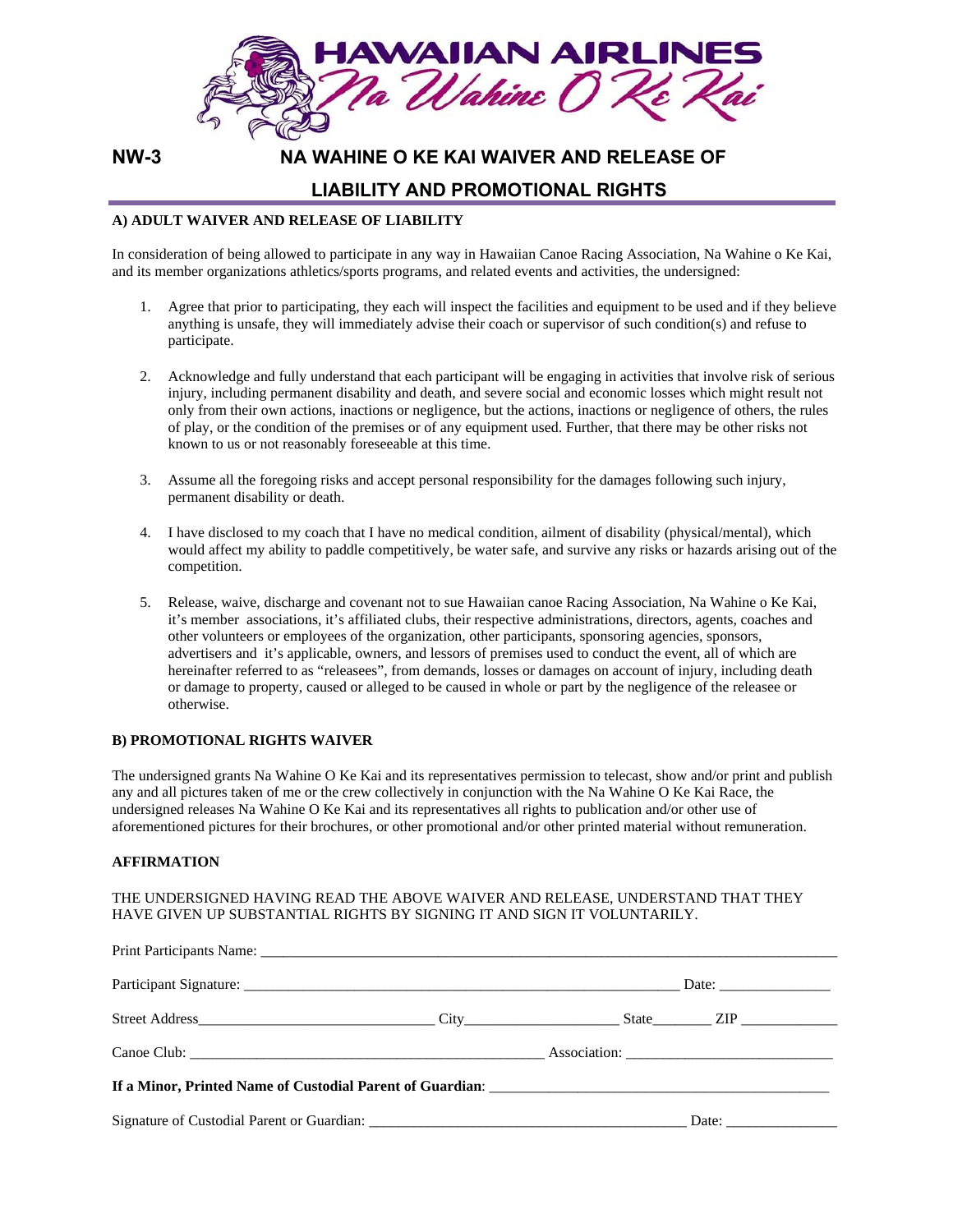

|--|--|--|

## **ESCORT AND/OR AUXILIARY BOAT WAIVER**

### **1) BOAT OWNER OPERATOR**

|                                                                               | Proof of Captain's license and USCG Certification (attach copies): _________________________________ |
|-------------------------------------------------------------------------------|------------------------------------------------------------------------------------------------------|
|                                                                               |                                                                                                      |
| Name of Helper 1:                                                             | Name of Helper 2:                                                                                    |
|                                                                               | Print Name                                                                                           |
| 2) PARTICIPATION:                                                             |                                                                                                      |
| Will serve as official escort boat for Women's Molokai to Oahu Race? yes/no   |                                                                                                      |
|                                                                               |                                                                                                      |
|                                                                               |                                                                                                      |
| 3) BOAT INFORMATION: (Please complete this section accurately and completely) |                                                                                                      |
|                                                                               |                                                                                                      |
|                                                                               |                                                                                                      |
|                                                                               | 4) TYPE OF RADIO COMMUNICATION: (Marine Band two way radio must be mounted on boat)                  |
| Do you have a <b>MOUNTED VHF RADIO</b> on your boat? Yes ______ No ______     |                                                                                                      |
| ALL BOATS ARE REQUIRED TO HAVE A MOUNTED VHF RADIO.                           |                                                                                                      |
|                                                                               | (CREW WILL BE DISQUALIFIED IF ESCORT BOAT DOESN'T HAVE A MOUNTED VHF RADIO.)                         |
| NO HAND-HELD RADIOS ALLOWED!                                                  |                                                                                                      |
| 5) REQUIRED COVERAGE:                                                         |                                                                                                      |
| PROTECTION AND INDEMNITY (including Primary Collision Liability):             |                                                                                                      |
| <b>LIMIT OF LIABILITY: \$300,000</b>                                          |                                                                                                      |
|                                                                               |                                                                                                      |
|                                                                               |                                                                                                      |

## **(ATTACH CERTIFICATE OF INSURANCE TO APPLICATION)**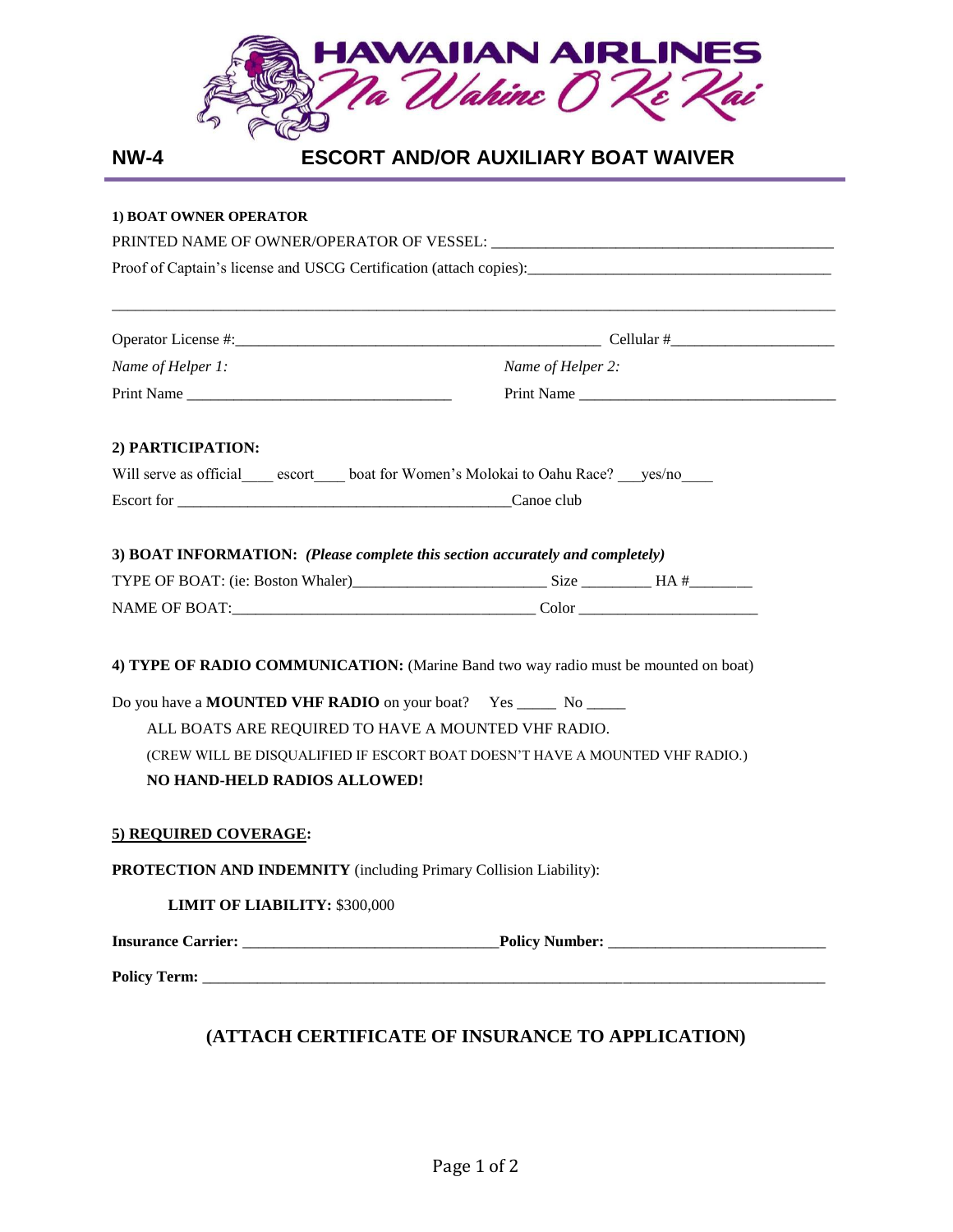

# **ESCORT AND/OR AUXILIARY BOAT WAIVER**

### **2016 WAIVER OF RESPONSIBILITY**

In consideration of my participation in the Na Wahine O Ke Kai 2016 canoe race, as an escort/auxiliary boat, I, the owner and operator of the vessel/escort boat listed, recognizing and understanding the risks attached to such participation in said canoe race, assume all and every risk of personal injury of damage to myself, my property and for the crew, and therefore agree to hold harmless, Hawaiian Canoe Racing Association, and Na Wahine o Ke Kai

\_\_\_\_\_\_\_\_\_\_\_\_\_\_\_\_\_\_\_\_\_\_\_\_\_\_\_\_ Canoe Club, and all sponsors, their officers, agents, members, officials and participants of said race from any and all claims for personal injury to myself, my property or my crew, for any injury or damage, arising out of my participation in said canoe race, regardless of cause. In addition, I warrant that I am competent to act as a skipper/captain of this vessel/escort/motorboat, and the vessel/escort/ motorboat being used in this event is seaworthy. I further agree that I will accept the directions of race officials and the official (if any) assigned to my vessel.

### **AFFIRMATION**

We, the undersigned, agree with all the above and fully understand that affixing our signatures to the Waiver Form we affirm to be true.

I/We hereby warrant that the information provided above is complete and accurate to the best of my/our knowledge and belief, and it is our understanding that underwriters shall rely upon the information and representations listed above heavily in determining the acceptability of coverage. It is further understood that any misrepresentation or omission may constitute grounds for immediate cancellation and denial of claims, if any.

| <b>OWNER</b> |                             | DATE: |  |
|--------------|-----------------------------|-------|--|
|              | <b>AUTHORIZED SIGNATURE</b> |       |  |
| Helper 1     |                             | DATE: |  |
|              | <b>AUTHORIZED SIGNATURE</b> |       |  |
| Helper 2     |                             | DATE: |  |
|              | AUTHORIZED SIGNATURE        |       |  |

### **OWNER/OPERATOR AND ANY ASSOCIATED HELPERS MUST EACH SUBMIT NA WAHINE WAIVER, HILTON WAIVER, AND EMERGENCY CONTACT FORMS.**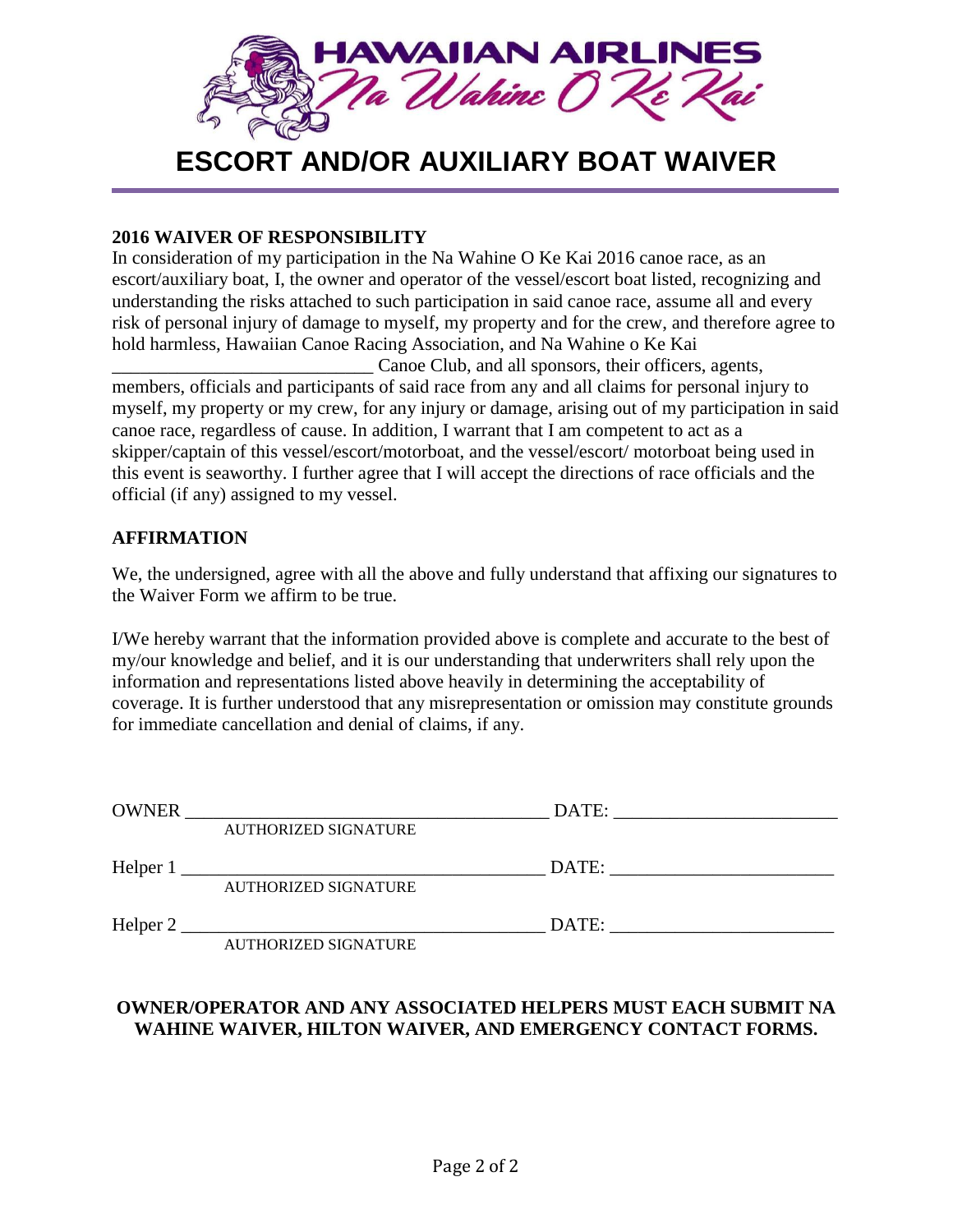| HAWAIIAN AIRLINES<br>Na Wahine 0 Ke Kai |  |                               |  |
|-----------------------------------------|--|-------------------------------|--|
| <b>NW-5</b>                             |  | <b>EMERGENCY CONTACT FORM</b> |  |
|                                         |  |                               |  |
|                                         |  |                               |  |
|                                         |  |                               |  |
|                                         |  |                               |  |
|                                         |  |                               |  |
| IN CASE OF EMERGENCY, PLEASE CONTACT:   |  |                               |  |
|                                         |  |                               |  |
|                                         |  |                               |  |
|                                         |  |                               |  |
|                                         |  |                               |  |
|                                         |  |                               |  |
|                                         |  |                               |  |
|                                         |  |                               |  |
|                                         |  |                               |  |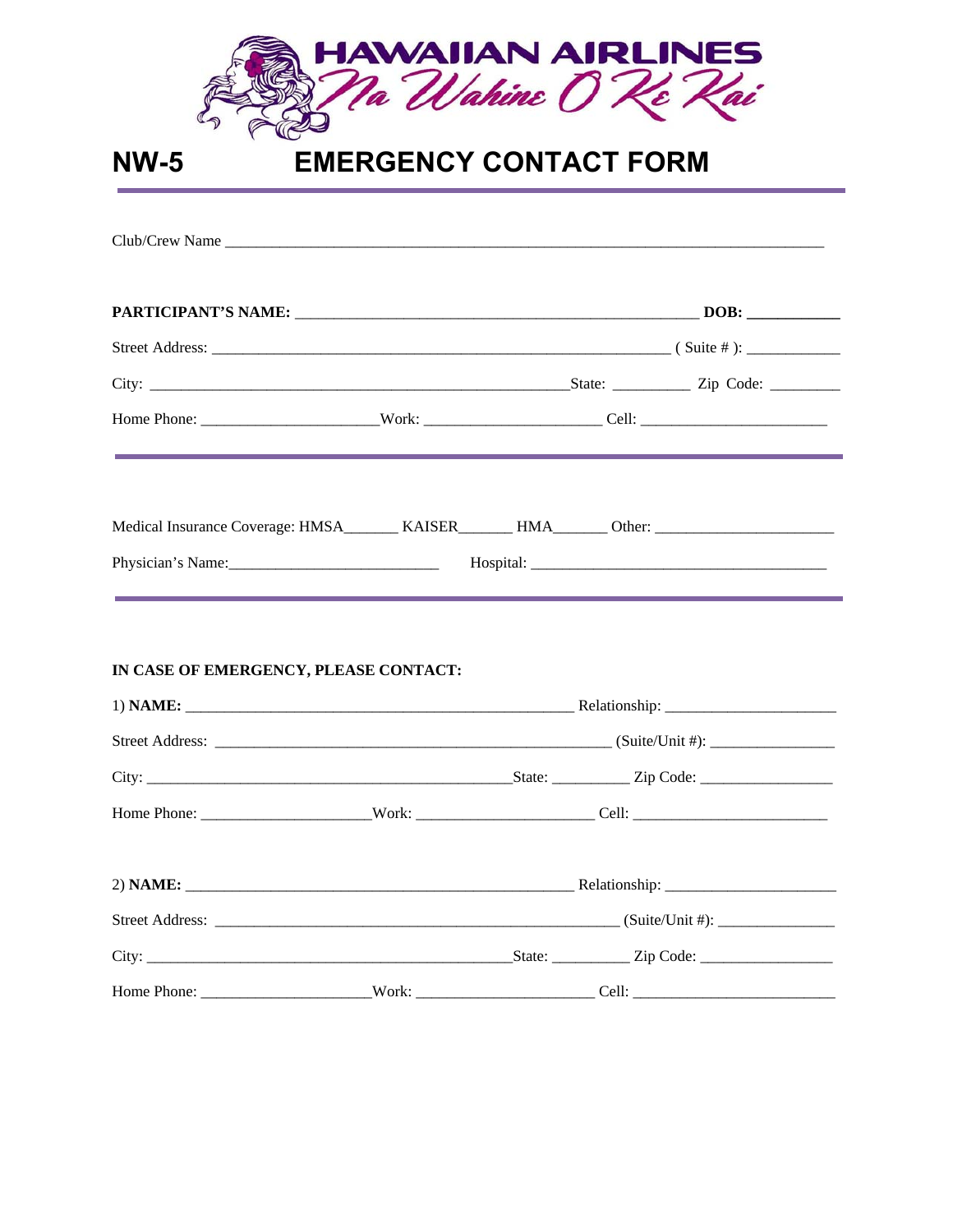

# **NW-6 Hilton Hawaiian Village Liability Release**

### **DOCK LIABILITY RELEASE AND HOLD HARMLESS AGREEMENT**

THE AGREEMENT is entered into as of  $\qquad \qquad$ , by and between HILTON HAWAIIAN VILLAGE LLC ("Owner"), d/b/a **Hilton Hawaiian Village**  ("Hotel"), located at 2005 Kalia Road, Honolulu, Hawaii 96815 and **\_\_\_\_\_\_\_\_\_\_\_\_\_\_\_\_\_\_\_\_\_\_\_\_\_\_\_\_\_\_\_\_\_\_\_\_\_\_\_\_\_\_\_** (hereinafter referred to as "Client").

## **[Print Name]**

WHEREAS, Hotel will allow Client to access Hotel's dock and Client agrees to assume all risks and hazards incidental to such access ("Activity");

NOW, THEREFORE, in consideration of the covenants herein contained, the parties agree as follows:

Client hereby fully releases and forever discharges the Hotel, its owners and Hilton Worldwide, Inc., and their officers, employees and agents from any and all liability for loss, damage or injury that he/she may sustain in the course of performing the Activity.

Client further agrees to protect, indemnify, defend and save the Hotel, its owners and Hilton Worldwide, Inc. and their employees and agents harmless against all claims, losses or damages to persons or property, governmental charges, fines and attorney's fees arising out of or caused by Client's Activity on the Hotel premises.

| <b>CLIENT:</b> | <b>HOTEL:</b><br><b>HILTON HAWAIIAN VILLAGE</b><br><b>BEACH RESORT &amp; SPA</b><br>By HILTON MANAGEMENT, LLC, Managing<br>Agent |  |
|----------------|----------------------------------------------------------------------------------------------------------------------------------|--|
|                |                                                                                                                                  |  |
|                |                                                                                                                                  |  |
|                |                                                                                                                                  |  |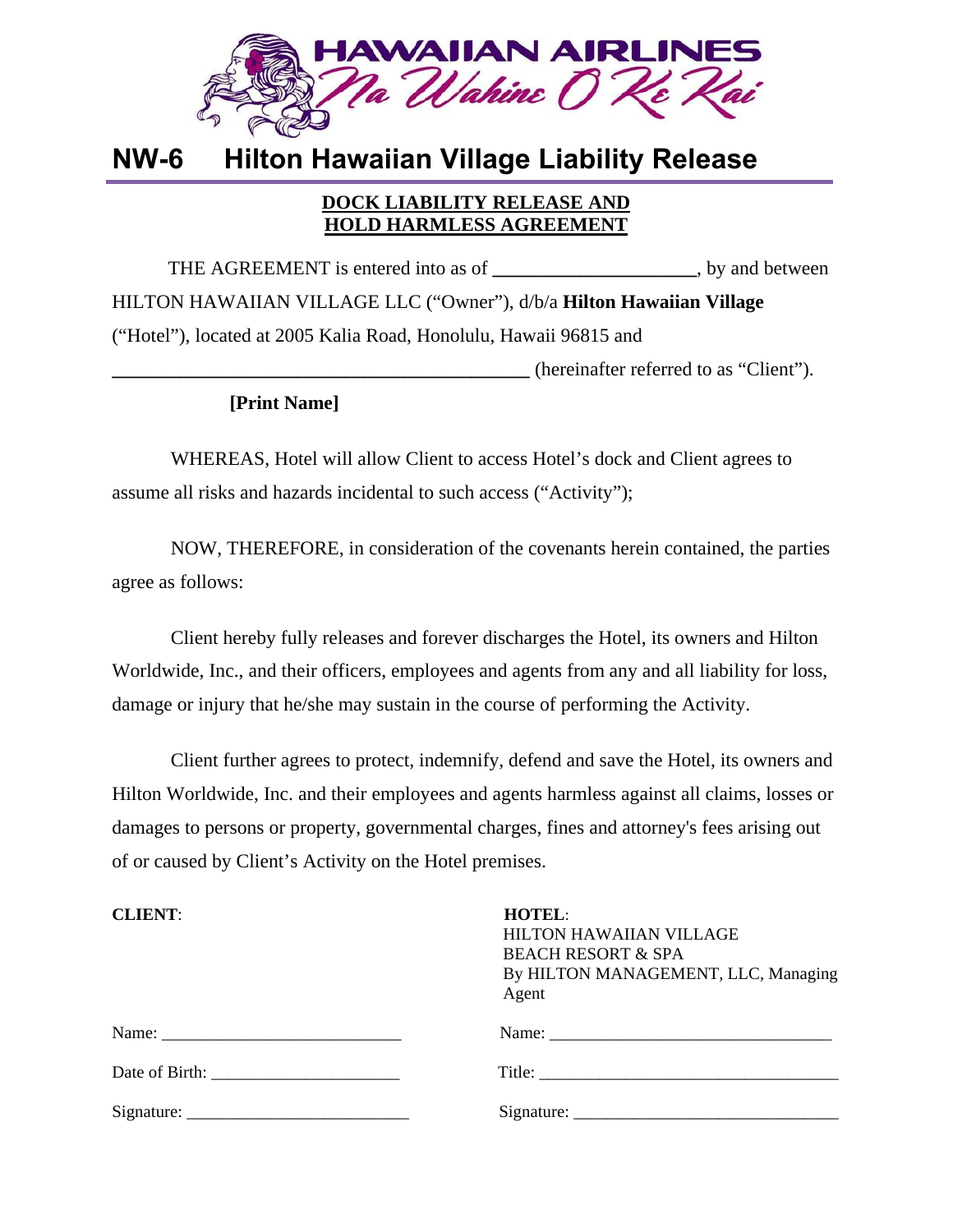## **Hawaiian Canoe Racing Association Insurance Program Canoe Club:** Canoe Club: **Adult and Minor Waiver and Release of Liability \_\_\_\_\_\_\_\_\_\_\_\_\_\_\_\_\_\_\_\_\_\_\_\_\_\_\_ January 1, 2016 to December 31, 2016**

In consideration of being allowed to participate in any way in the Hawaiian Canoe Racing Association and its member organizations' athletics/sports programs, and related events and activities, the undersigned:

- 1. Agree that prior to participating, they each will inspect the facilities and equipment to be used, and if they believe anything is unsafe, they will immediately advise their coach or supervisor of such condition(s) and refuse to participate.
- 2. Acknowledge and fully understand that each participant will be engaging in activities that involve risk of serious injury, including permanent disability and death, and severe social and economic losses which might result not only from their own actions, inactions or negligence, but the action, inaction or negligence of others, the rules of play, or the condition of the premises or of any equipment used. Further, that there may be other risks not known to us or not reasonably foreseeable at this time.
- 3. Assume all the foregoing risks and accept personal responsibility for the damages following such injury, permanent disability or death.
- 4. Release, waive, discharge and covenant not to sue the Hawaiian Canoe Racing Association, its member associations, its affiliated clubs, their respective administrators, directors, agents, coaches, and other volunteers or employees of the organization, other participants, sponsoring agencies, sponsors, advertisers, and if applicable, owners and leasers of premises used to conduct the event, all of which are hereinafter referred to as "releasees", from demands, losses or damages on account of injury, including death or damage to property, caused or alleged to be caused in whole or in part by the negligence of the releasee or otherwise.

The undersigned custodial parent or legal guardian acknowledges that he/she is also signing this release on behalf of the minor participant, that he/she is waiving certain rights on behalf of the minor participant that the minor participant otherwise may have and that the minor participant shall be bound by all of the terms of this release. By signing this waiver and release without a parent's or guardian's signature, the participant represents he/she is at least 18 years of age, or, if signing as the parent or guardian of the participant, signer represents they are the custodial parent or legal guardian of the minor participant.

### **THE UNDERSIGNED HAVING READ THE ABOVE WAIVER AND RELEASE, UNDERSTAND THAT THEY HAVE GIVEN UP SUBSTANTIAL RIGHTS BY SIGNING IT AND SIGN IT VOLUNTARILY.**

| Paddler Name (print) Sex $\Box$ F $\Box$ M                                       |  |  |  |
|----------------------------------------------------------------------------------|--|--|--|
|                                                                                  |  |  |  |
|                                                                                  |  |  |  |
|                                                                                  |  |  |  |
|                                                                                  |  |  |  |
|                                                                                  |  |  |  |
| If a minor, Printed Name of Custodial Parent or Guardian _______________________ |  |  |  |
|                                                                                  |  |  |  |
| (Adult Paddler or Minor's Guardian)                                              |  |  |  |